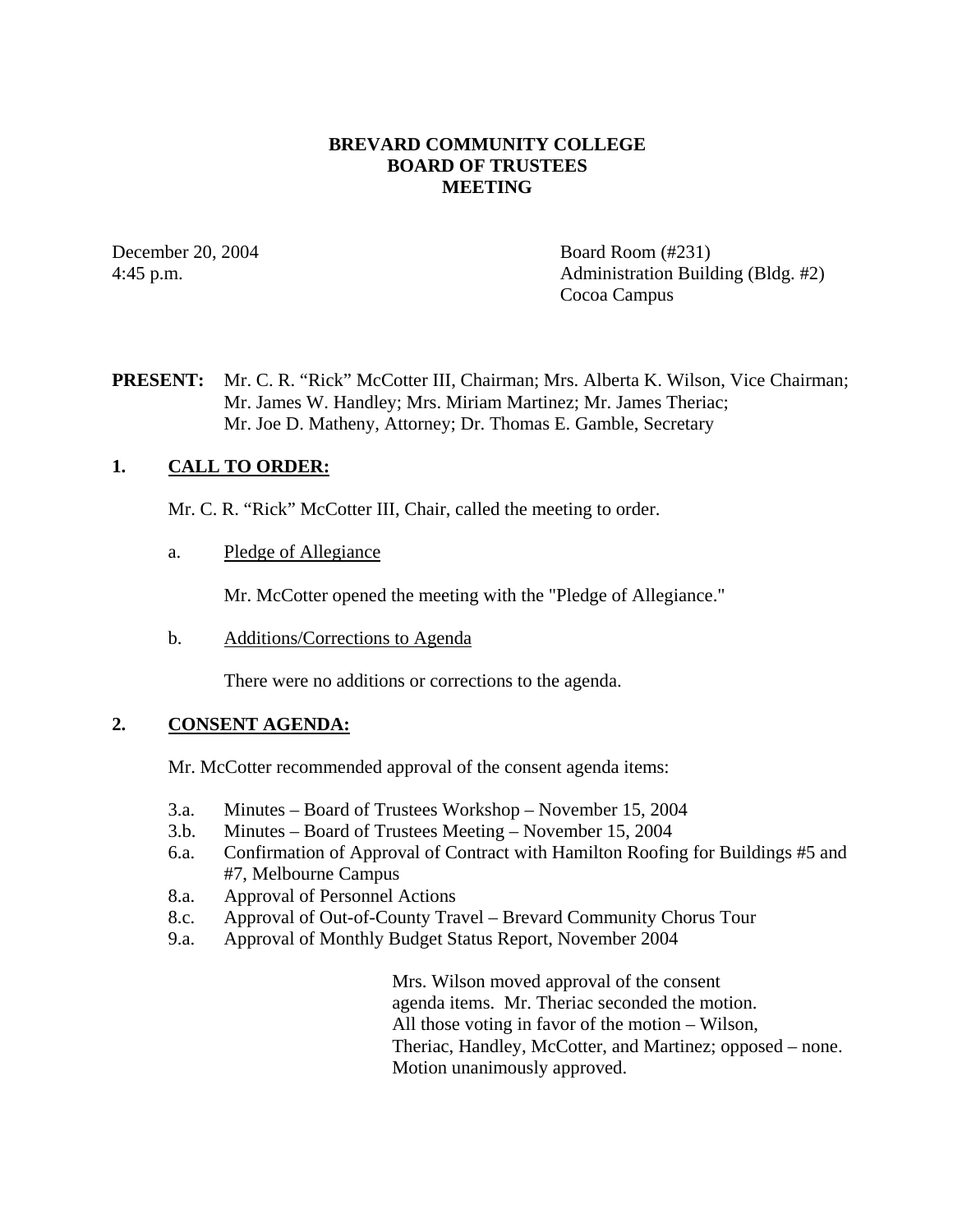### **3. APPROVAL OF OFFICIAL MINUTES OF PREVIOUS MEETINGS:**

a. Minutes – Board of Trustees Workshop Meeting – November 15, 2004

Approved – consent agenda.

b. Minutes – Board of Trustees Meeting – November 15, 2004

Approved – consent agenda.

#### **4. COMMUNICATIONS:**

a. Holiday Presentation by Students – Mr. Robert Lamb

Mr. Robert Lamb, Professor and Director of Choral Music, introduced Mr. Walter LeBlanc, BCC sophomore music/music theatre major and Bright Futures and Music Activity Scholarship recipient. Mr. Lamb also introduced Mr. Glenn Arnold, piano accompanist. Mr. LeBlanc and Mr. Arnold performed two holiday selections for the enjoyment of those present.

#### b. Presentation to Mr. Sandy Sanderson, FP&L – Dr. Gamble and the Board

Dr. Gamble and the Board expressed thanks and appreciation to Mr. Sandy Sanderson and Florida Power & Light (FP&L) for his past support to the college and for his leadership in Brevard County's electricity recovery efforts in the aftermath of the 2004 hurricanes. Dr. Gamble and Mr. McCotter presented Mr. Sanderson with a certificate of appreciation and a framed panoramic photograph of the FP&L hurricane recovery staging area, which was located on the Palm Bay Campus. Mr. Sanderson expressed his appreciation to the college and stated that the restoration of power to the Brevard County residents was expedited by the use of the Palm Bay Campus, and the assistance of Dr. Bert Purga, Provost, Palm Bay Campus, and his staff.

Mr. Sanderson introduced Mr. Tim Lee, FP&L, who presented the Board with a photograph bearing an inscription of appreciation to the college for their assistance in the recovery efforts.

Dr. Purga introduced Dr. Jayne Gorham, Instructional Technologist, Palm Bay Campus who photographed a series of shots which made up the panorama which was created by Ms. Dayla Nolis, Multimedia Technician, Palm Bay Campus, for the presentation to FP&L. Dr. Purga reported on the scope of the recovery staging area efforts, which included more than 1,100 technicians and their trucks in the aftermath of both Hurricanes Frances and Jeanne. He reported that it was an unbelievably seamless feat of orchestration and that he was humbled by the FP&L staff's professionalism and courtesy.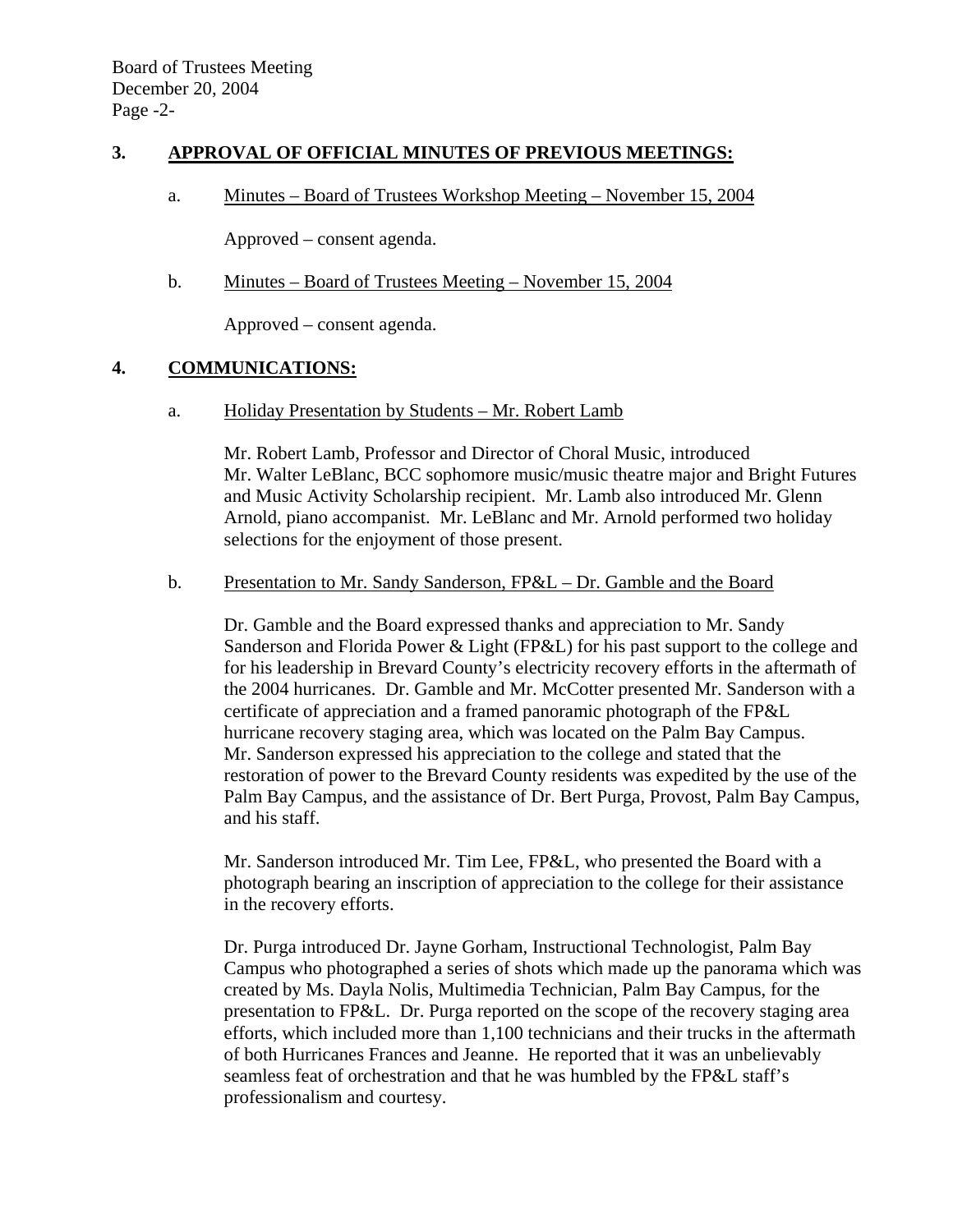Dr. Gamble recognized Ms. Nolis, who also created the digital holiday card for electronic distribution by his office to friends of the college.

#### c. Report on Surgical Tech Program – Dr. Ake/Ms. Judy Schatte

Dr. Barbara Ake, Provost, Health Sciences, introduced Ms. Judy Schatte, Program Coordinator for the Surgical Technology Program offered through the Health Sciences Campus. Dr. Ake reported that Ms. Schatte developed the program in 1997, working with the Department of Education to ensure all rules and regulations were adhered to during the curriculum development. Ms. Schatte also actively participates as a Registered Nurse in the Operating Room, assisting the open heart team. Dr. Ake stated that the advisory committee comments have been overwhelmingly positive of Ms. Schatte and the Surgical Technican program and that maximum accreditation of the program has been recently received. She further reported that 96% of the program's graduating students remain in Brevard County to the benefit of the local residents.

Ms. Schatte reported on her experiences in developing the Surgical Technology Program in 1997 as well as current trends and experiences. She reported that 87 students have successfully graduated from the program and that although certification is not mandatory for surgical technicians, most students opt to take the certification examination as she recommends, and have a high-level of success. She reported that a local general surgeon, Dr. Thompson, volunteers to assist students with mock surgeries, which has been very beneficial to students to gain confidence prior to actual operating room exposure. Ms. Schatte reported that the curriculum is frequently modified due to changing trends in medicine and expanded Department of Education requirements. She reported that the community has been very supportive of the program and donates much of the equipment and consumables. Ms. Schatte reported that the majority of the program's students are older single moms or displaced homemakers who are often challenged by the transition to the classroom and workplace. Prior to graduating, students complete seven months of operating room training, three days a week from 6:30 a.m. – 2:30 p.m., rotating between three different hospital facilities in Brevard County. During this time period, the students assist in a myriad of surgical operations completing everything from joint replacements to heart surgery. Ms. Schatte said that the typical starting salary for an uncertified graduate of the program is \$14.00 per hour, which normally increases upon certification. She further reported that there is a 100% placement rate within six weeks of graduation, although many students have employment offers prior to graduation.

The Board thanked Ms. Schatte for the informative presentation.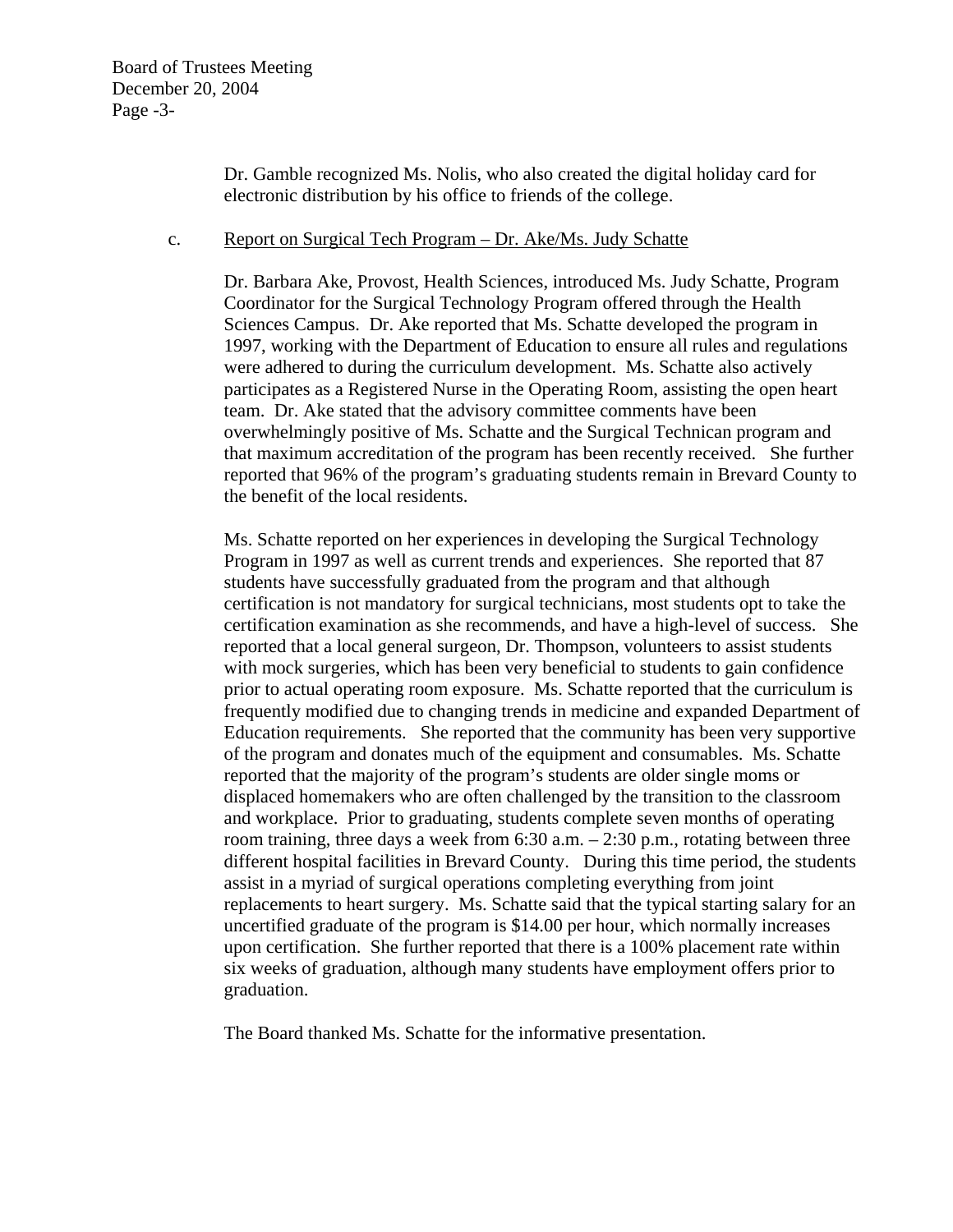Board of Trustees Meeting December 20, 2004 Page -4-

### **5. CITIZEN'S PRESENTATION:**

None.

# **6. CONSTRUCTION AND DEVELOPMENT:**

a. Confirmation of Approval of Contract with Hamilton Roofing for Buildings #5 and #7, Melbourne Campus – Mr. Little

Approved – consent agenda.

# **7. OLD BUSINESS:**

- a. Report on Pending Legal Actions Mr. Matheny
	- (1) Carolyn Hayes Case

Mr. Matheny reported on a possible attorney conflict in the Carolyn Hayes litigation. He reported the law firm of Bush, Augspurger and Lynch, P.A. was appointed by AIG to represent the college and that Lisa Augspurger, attorney, has done a good job in this capacity. However, it has been learned that another partner in her firm, Richard Bush, has represented Carolyn Hayes' attorney in an unrelated malpractice action in the past. Both parties have discussed the situation and determined that there is no ethical problem with this representation, but the Bush firm has agreed to withdraw from one of the matters upon the Board's request. It was the consensus of the Board to allow continued representation by Bush, Augspurger and Lynch, although Mrs. Wilson remarked for the record that she is uncomfortable with the situation, but not to the extent that she recommends withdrawal.

(2) College Property

Mr. Matheny also reported that Brevard Holding Company is offering to purchase three lots, amounting to 48 acres on the Palm Bay Campus for \$169,000 with proposed usage appropriate to the current "Light Industrial" zoning. He reported that an appraisal would be necessary if the property is sold to a private entity.

On a related subject, Dr. Purga also reported that the Space Coast Intervention Group has expressed possible interest in purchasing, leasing or donation of 2-3 acres of land on the Palm Bay Campus for relocation of the Intervention Center from the Health First facility.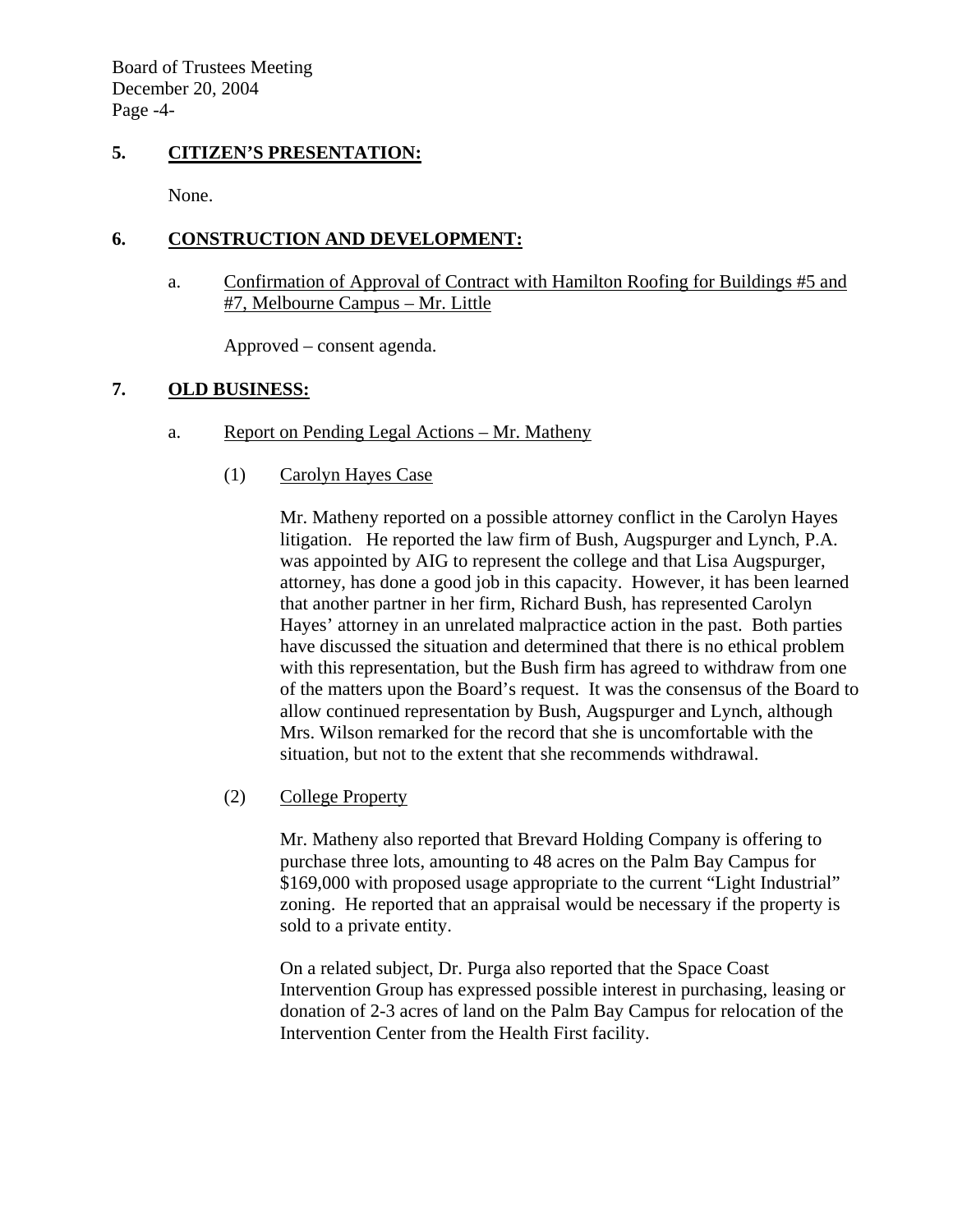Board of Trustees Meeting December 20, 2004 Page -5-

> After significant discussion, it was the consensus of the Board not to sell the land at this time. It was recommended that the Board hold a future workshop for discussions regarding future land use of currently held property in addition to discussions with the Foundation regarding same.

### 8. **NEW BUSINESS:**

a. Personnel Actions – Ms. Oglesby

Approved – consent agenda.

#### b. Report on the Voluntary Incentive Program – Ms. Oglesby

Ms. Joni Oglesby, Associate Vice President, Human Resources, reported that the process for selection of Staff Voluntary Incentive Program (VIP) awards has recently concluded. She reported that up to 15% of the eligible employees could be selected. Of the 631 eligible employees, there were 124 nominees of whom 105 recipients were considered in a very competitive process. She distributed a listing reflecting the 80 awardees (12.68%) to receive a monetary award, with the top ten recipients to receive an additional bonus. Mr. Handley requested a breakdown of the number of those who were self-nominated versus management nominations. Ms. Oglesby stated she would provide those numbers for the Board's information. Mrs. Martinez also reminded that the VIP Program was meant to be a management tool and should be used as an award of excellence as viewed by the administration. Ms. Oglesby concurred, and reported that supervisors provide letters of support for most selfnominated applications.

Mrs. Wilson asked Dr. Gamble how the administration deals with recognizing the performance of the Cabinet members, as they are not eligible for the VIP award. Dr. Gamble responded that part of the benefits to the Cabinet members beyond their higher salaries, is the opportunity for taking initiatives in their areas; this in itself serves as reward for their efforts. However, he does routinely make the effort to individually recognize unique contributions made by the Cabinet members either verbally and/or in writing.

c. Approval of Out-of-County Travel – Brevard Community Chorus Tour – Dr. Fettrow

Approved – consent agenda.

d. Discussion/Approval of Board Objectives - Board

Mr. McCotter suggested that this discussion be tabled until January upon completion of the Environmental Scan. The Board concurred.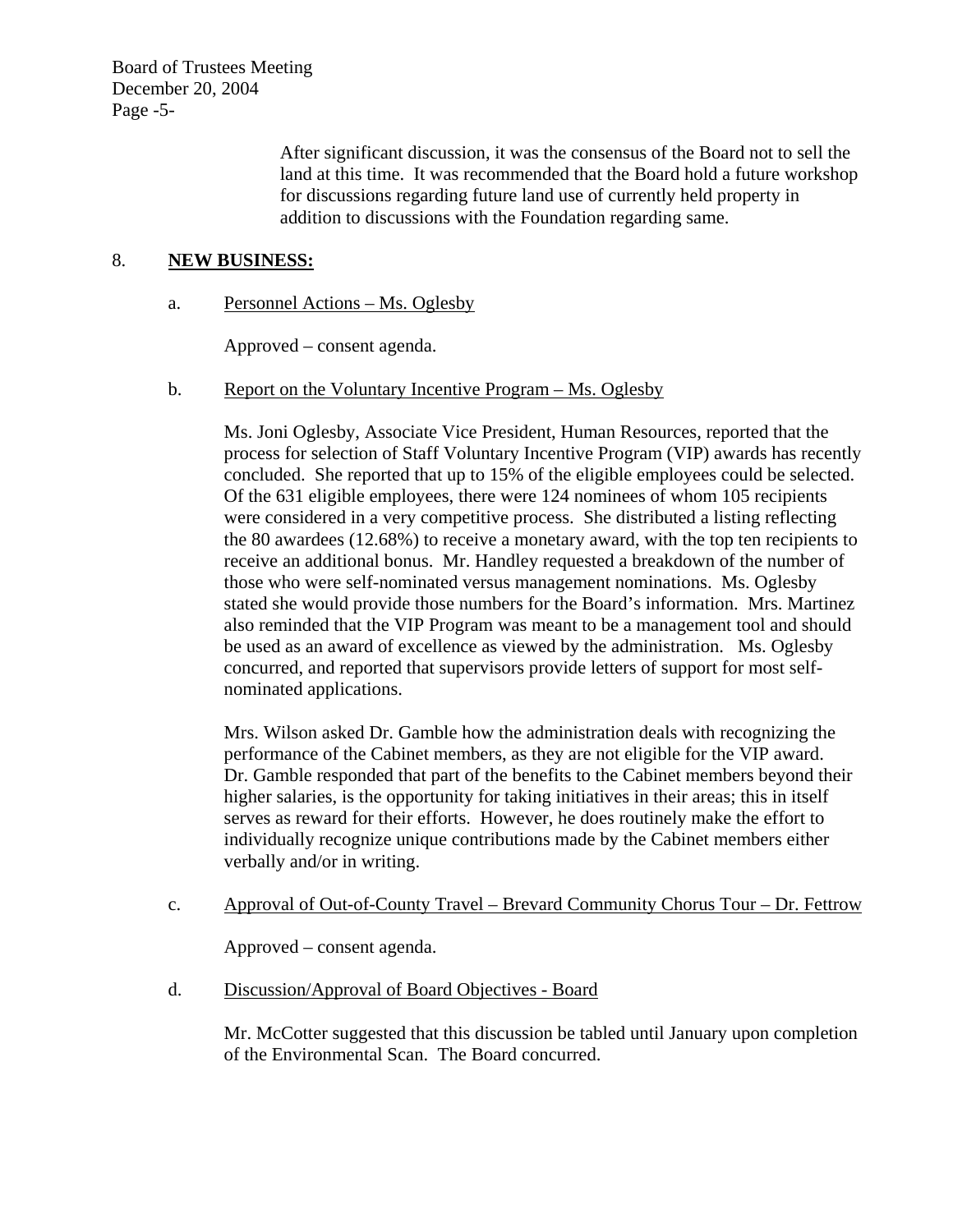### e. Request for Board Meeting Agenda Items

Mrs. Wilson requested a report by Dr. Joe Lee Smith in February or March 2005 regarding progress made with minority recruitment and retention efforts to date.

# **9. FINANCIAL ACTIONS:**

### a. Approval of Monthly Budget Status Report, November 2004 – Mr. Cherry

Approved – consent agenda.

# **10. REPORT OF THE PRESIDENT:**

a. ACCT Legislative Trustees Conference

Dr. Gamble reminded the Board that the ACCT Legislative Trustees Conference will be held in Washington, DC, February 23-25 and encouraged participation. Dr. Gamble reported that he will attend due to the many changes occurring in Washington and will take the opportunity to meet with our delegation while there. Dr. Gamble indicated that the outlook for federal funding of higher education appears bleak for the next four years.

# b. Enrollment

Dr. Gamble reported that the final Fall enrollment figures decreased approximately 1% from the previous year despite the hurricanes, and budget planning efforts do not appear to be in jeopardy. He also reported that currently the Spring term enrollment is up 3.5% from the previous year and hopefully that trend will continue.

c. Foundation for Excellent Schools

Dr. Fettrow is currently working with Cocoa High School and the college and School Board have received a grant for the Foundation for Excellent Schools program, which is similar to the Collegiate High School, except that it is aimed to help a lower performing group. There will be 105 students involved in the pilot program with promise to advance the success and retention rates of these students. Further information will be provided as available.

# **11. COMMITTEE REPORTS:**

a. Alumni Association – Mrs. Wilson

None.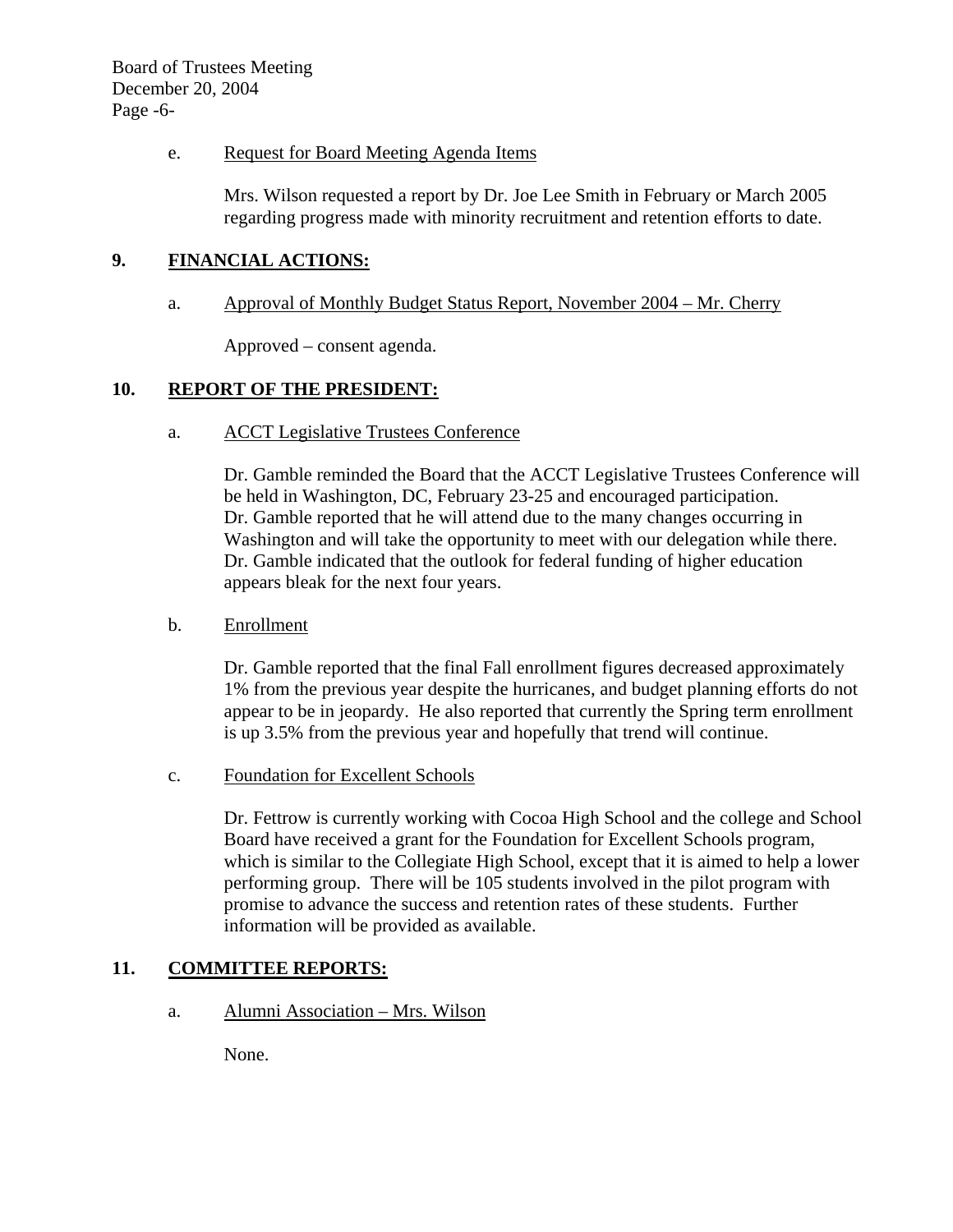Board of Trustees Meeting December 20, 2004 Page -7-

### b. BCC Foundation – Mr. Theriac

None.

# c. Cocoa Village Playhouse – Mr. McCotter

Mr. McCotter reported that the Cocoa Village Playhouse ticket sales are good and fundraising efforts are underway to enhance revenue. He further reported that Mr. Walt Gilfilen is diligently working to obtain grants which may assist with balcony improvements, while the Capital Campaign is working to raise funds to improve the staging and costuming areas.

d. Insurance Committee – Mr. Theriac

No report.

#### e. King Center for the Performing Arts – Mrs. Martinez

Mrs. Martinez reported that although the King Center finances are currently short of projections, performances continue to be added which will hopefully improve by year end. She reported that subscriptions by individual performances seem to be more successful than block subscriptions. In addition, she reported that the Finance Committee is studying other endowment options to provide more diversification similar to the Foundation's endowment funds.

f. Planetarium – Mr. Handley

Mr. Handley reported the Planetarium's quarterly meeting reported a shortfall of revenue due mainly to the hurricane season. He reported that new Christmas shows have been developed. Improvements were suggested to the Planetarium signage to assist with identifying the facility.

# **12. ADJOURNMENT:**

There being no further business to come before the Board, the meeting adjourned at 6:20 p.m.

**APPROVED:** 

 **Chair, District Board of Trustees** 

 **ATTESTED: \_\_\_\_\_\_\_\_\_\_\_\_\_\_\_\_\_\_\_\_\_\_\_\_\_\_\_\_\_\_\_\_\_\_\_\_\_\_** 

 **Secretary, District Board of Trustees**